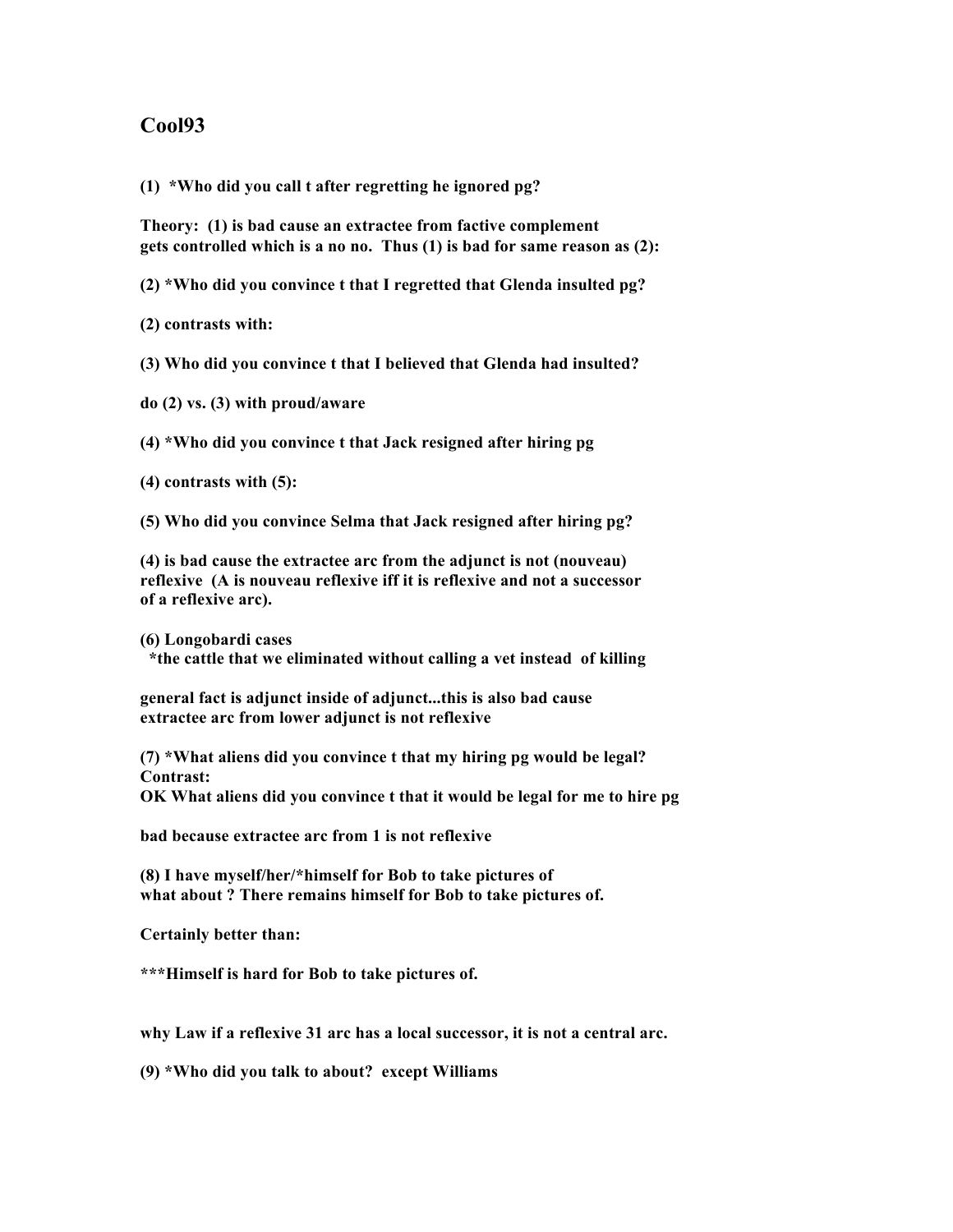**(10) \*I believe Billx tx to have said Mary loved pgX**

**Bad cause the 31 arc is nonfinal, as has 2-arc local successorI in main clause.**

**But:**

**(11) \*Who do you believe t to have said Mary loved pg?**

**(12) \*Who do you believe t said Mary loved pg?**

**This is some kind of chasing violation...in say clause, antecedent is nominative, to get accus one must rise above believe**

**(13) Whox did you convince Sally/\*tx that Bob would resign without talking to pg**

**(14) \*Who did she convince pg t was doomed?**

**This is bad because on analysis A it has a nominative pg, which is a no no and on analysis B the 31 arc headed by who in convince clause is final and reflex antecedes the pro 2-arc, yielding a strong crossover violation.**

**(15) \*Who did you convince tx cx to say I insulted pgx**

**(16) \*Which professor did Mary convince t that Jack invented that without consulting.... Aoun and Carter type example...violates requirement that adjunct extractee arc be reflexive.**

**(17) That book will be hard to review before reading.**

**shows tough yields pgs**

**(18) That book is too boring to memorize after buying.**

**same for object deletion**

**(19) Serve after icing without crushing**

**same for recipe deletion**

**(20) get other cases from Jones, purposives, etc.**

- **(21) I have Mabel to debrief without frightening.**
- **(22)a. Joe is too stupid for me to approve of your hiring him/null**

 **b. Joe is too stupid for me to approve of it, your hiring him/\*null**

- **(23) Joe is too stupid to approve of it, reducing himself in rank.**
- **(24)a. Who did you convince t that I approved of it, their firing him/\*pg**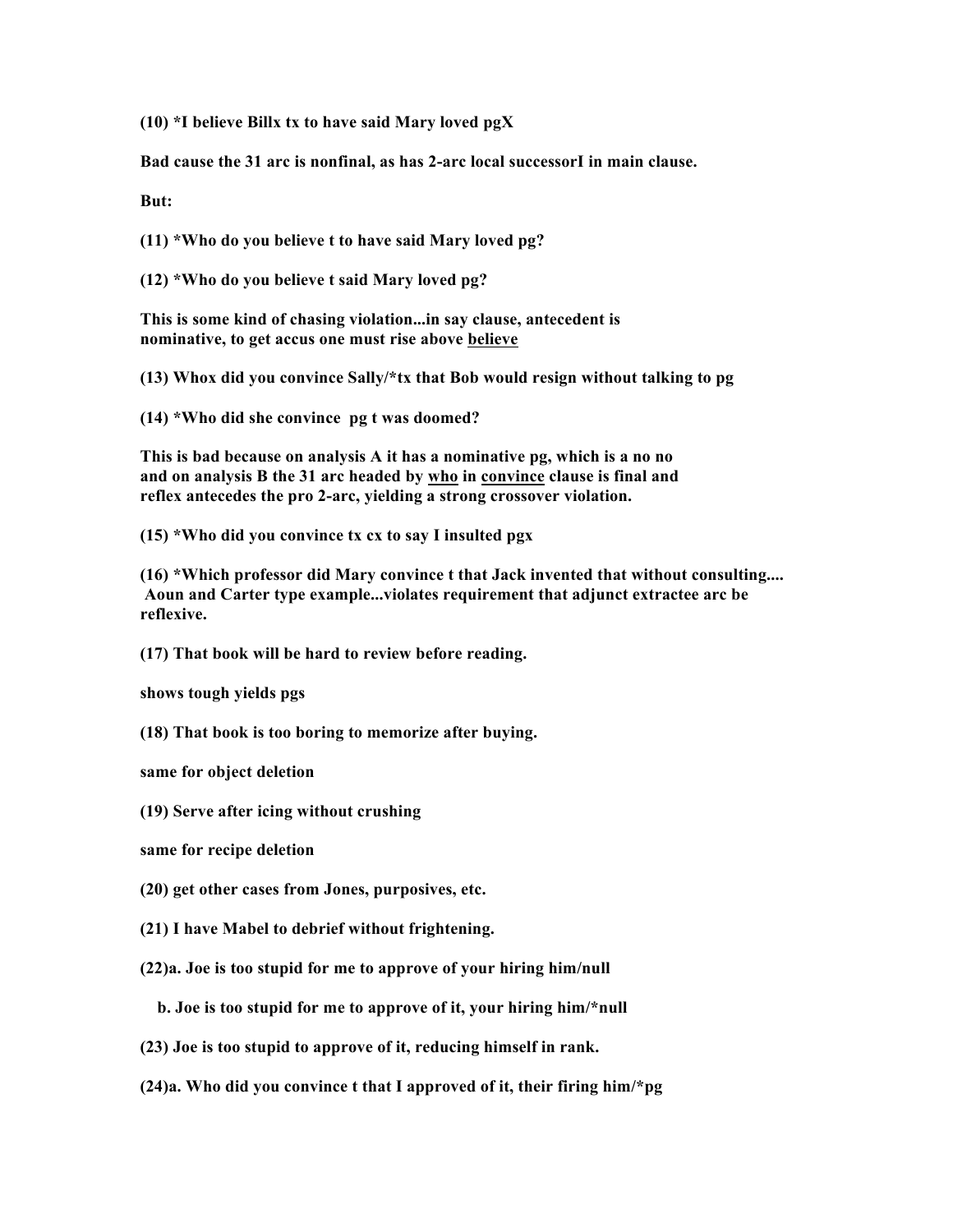**b. Who did you convince t that I approved of their firing him/pg**

**(25)a. Who did you convince t that their firing him/\*pg you didn't approve of?**

 **b. It was Frank who I convinced t that I didn't approve of their firing pg.**

- **c. \*It was himself that your describing (him to) pg led him to talk to**
- **d. Which book did Bill buy after reviewingb without reading**

**d. shows pgs induce other pgs..many cases in literature.**

**(26) \*Who do you believe to have died before Bob could revive?**

**same as earlier SORaising case.**

**(27) How strong an intention did he (\*go there and) notice in Linda toretire?**

**(28) a. What do you think of the movie.**

- **b. I think that/very little/\*it of it**
- **c. \*What would you prefer it if I thought of the movie.**
- **d. Who did you (\*go home and) invite with blonde hair**

 **e. What plan did he (\*go there) in May and formulate to solve the problem for us in June.**

 **f. What did he go there in May and send to them /except/besides Condoms in June.**

**(29) the book which he went to Barnes and Nobel, bought t and said that he understood pg/linguistics and zeroxed**

**(30) Who said stories about whom were circulating**

**b. Who said that stories were circulating about whom**

**(31)a.Who did you ask them whether they called?**

 **b. \*Who did you ask t whether they called pg?**

 **c. \*Who did you ask t to say that I called?**

- **d. \*Who did you convince t that they knew whether IU called pg**
- **e. Who did you convince Sally that they knew whetrher I called t**

**(31) shows that extraction from interrogative selective island is possible but not control of extractee.**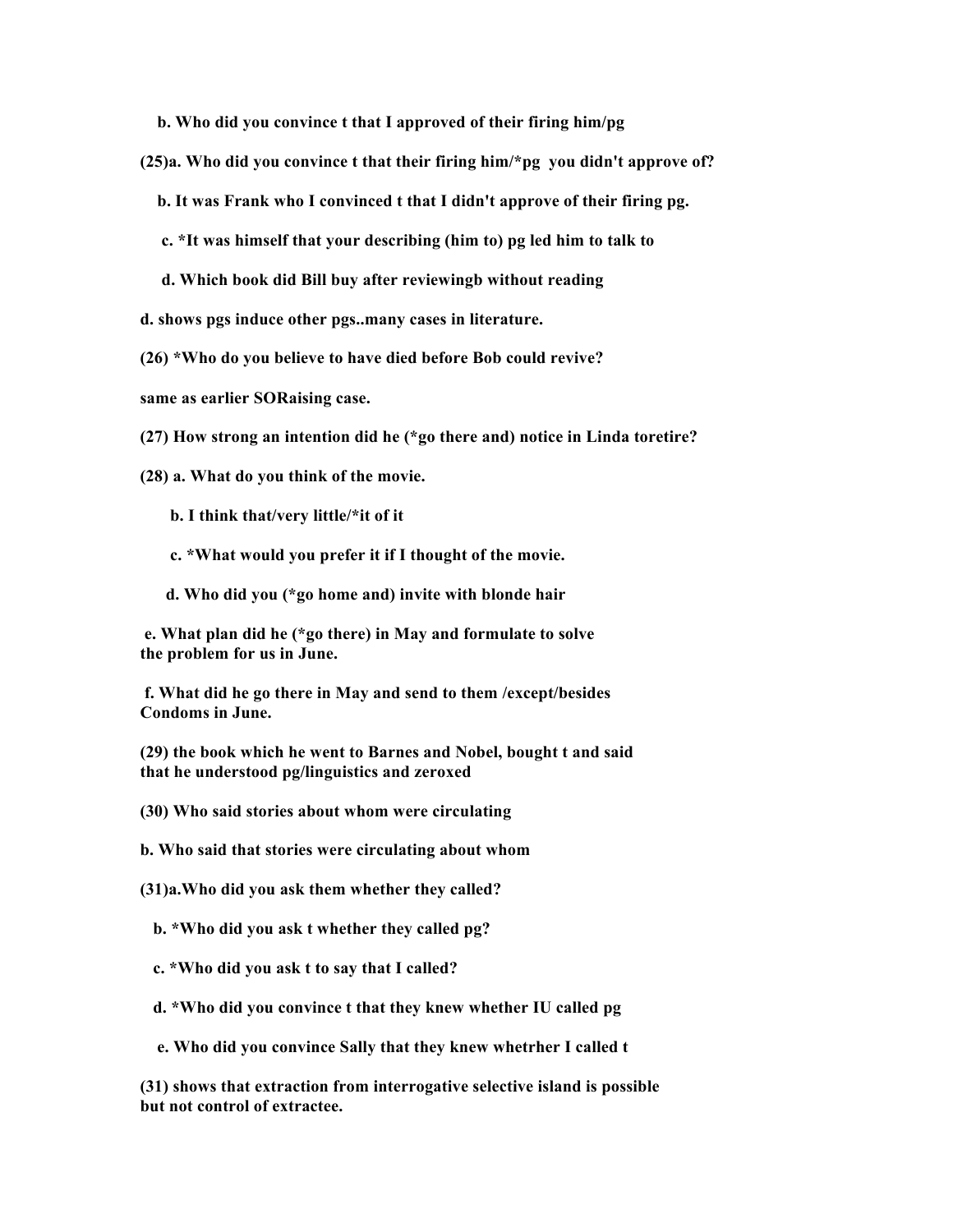**(32) \*Joe is difficult to ask her whether you like.**

**(33) Chomsky 86b p. 55**

**a. \*Who did you convince t that Tom should visit Bill before we talk to pg?**

**b. \*This is the man John interviewed before reading the book/anything you gave to pg**

**c. ??This is the man John interviewed t before announcing the plan to speak to pg.**

**(34) \*the person who your saying that his attack on pg was illegal amused t**

**(35)a. Who did Jack resign after claiming you favored t?**

**b. \*Who did you convince t that Jack resigned after claiming you favored pg?**

**(36)a. \*Who did Jack's resigning after claiming youy favored pg amuse t?**

**(37) \*Sally is impossible for me to be proud that you are dating t**

**(38) \*Sally is hard to go home after kissing.**

**(39)a. Who did Joe convince Sally that you regretted that I slapped t?**

**b. \*Who did Joe convince t that you regretted that I slapped pg?**

**(40)a. Who did he regret that he went to England without interviewing t?**

**b. \*Who did he sigh after going to England without interviewing t**

**c. \*Who did he die without regretting he fired after saying he loved t**

**(41) \*WHo did he die after saying he would prefer it if I married t?**

**(42) the woman who your disliking pg made me go home without inviting t**

**(42) is very important case..it shows that extractee from adjunct cannot induce p-gap in subject..can it in other things: Hmm...maybe this is ok**

**(43)a. Who did you convince Sally (immediately after meeting pg) that I was in love with t?**

 **b. Who did you convince Sally (\*immediately after meeting pg) that I left without mentioning t.**

 **c. \*Who did you buy Ted's pictures of soon after meeting?**

**(44) How can these be bad via strong crossover but not:**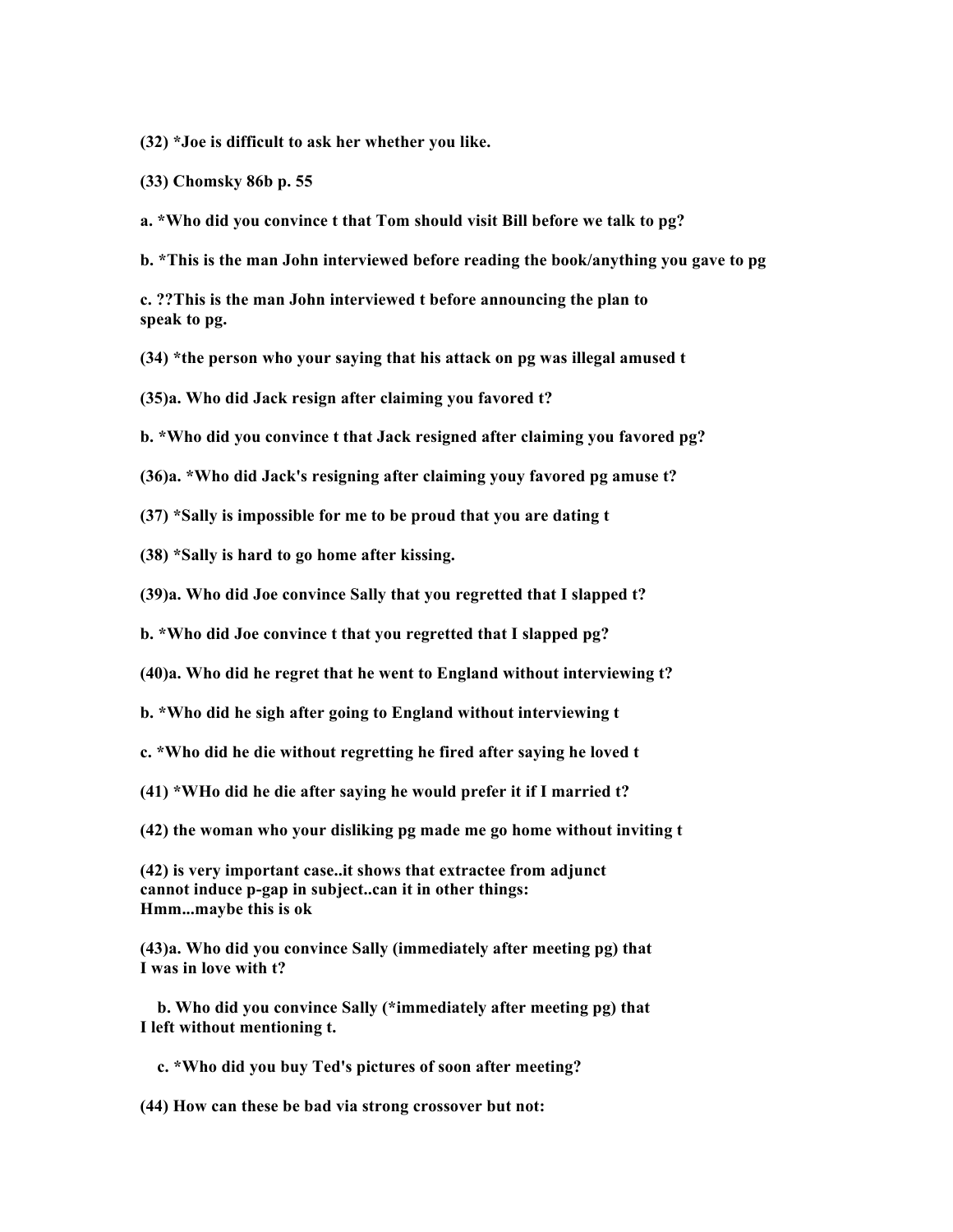**(45) who did your carving of outweigh my carving of**

**(46)a. who did you compare Dan's picture of to Drew's pictures of**

 **b. \*the person who I compared Dan's picture of to that**

 **c. \*the person who I compared that to Dan's picture of**

**Question is silly if strong crossover mentions non-31 arc reflexively paired to final 31 arc.**

**could rule be that something can be a 31 arc extractee from Joe's... only if it advances to 4 and is controllinked with another such sucker. No, that is false cause of simple p-gap cases ...aha, that could be nonadvance but this is coming very complicated.**

**(47)\* the woman who I will sell you my nude pictures of after dating**

**(48) \*the woman who he believed even before interviewing pg that I lied after raping t**

**(49) Maybe these show that constraint on extractee from Adjunct, others is that if escappee arc A has r-successor which is control-linked, A is reflexive.**

**(50) who did Ted believe even before meeting pg that I had stolen pictures of t**

**(51) Who did Ted believe even before meeting pg that I had stolen your pictures of t?**

**(51) seems worse. why doesn't it satisfy control-link requirement.. maybe this has to be local and satisfied immediately. But then why is (52) ok???????????????????**

**(52) the woman who your carvings of made me redo my carvings of**

**(53)\* who did they arrest bill without a. reading your story about**

 **b. questioning anyone who saw**

 **c. being proud that they caught**

**(54) \*the woman who Frank bought your carving of pg after dating t**

**(55) the woman who I will shortly after meeting run away without calling**

**hmm this sucker does not sound too bad despite origin of both inside adjuncts.**

**Now note that in this case rightmost has to be source of real gap and the extractee there exists, is never controlled, hence neeeds no reflexive. Other one exits and is reflexive due to rise of other, and**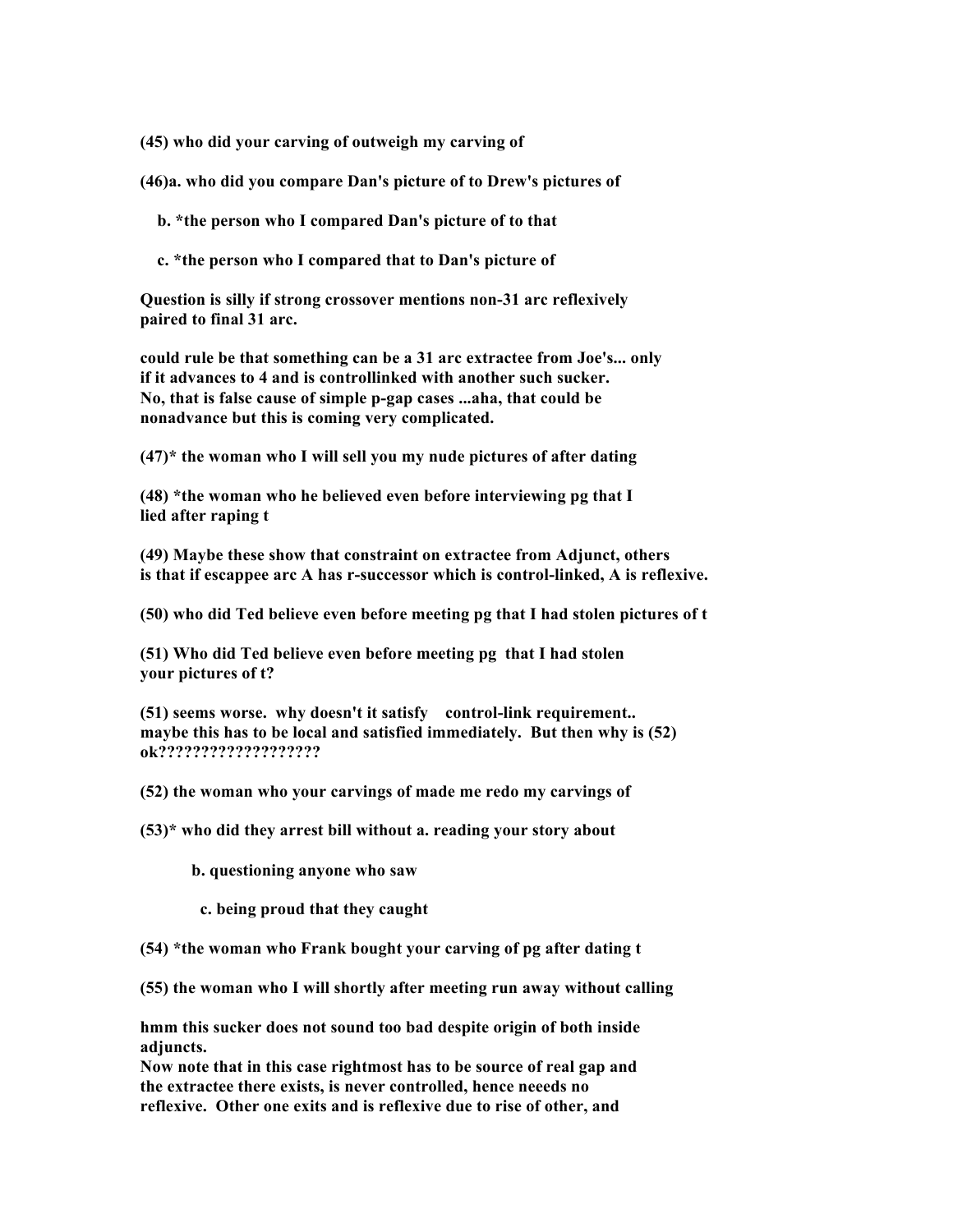**is controlled as is allowed.**

- **(56) \*Whox did they warn tx that hex would learn that I hated pgx**
- **(57) \*Whox did the police warn tx that I would tell himx you had kissed pgx**
- **(58) \*Who did the police warn tx that he meant pgx to die**

**This must be from principle that a CTRL arc whose commencement is a realization of a 1-arc is a 1-arc.**

- **(59) \*Himselfx, I talked to Johnx about tx after describing himx topgx.**
- **(60) \*Whox did she convince tx that I had proved pgx (was) infected.**

**(61) \*Who did she convince tx that I had prevented pgx from winning.**

**Hukari and Levine NLLT 1987 p. 204**

**(62) \*Which one of those men tx did Mary persuade/expect tx to let Ellen accompany pgx**

**(63) Which manx did Ellen convince tx that Mary would criticize pg.**

**but Hukari and Levine star (63), which is fine for me.**

**Hukari and Levine NLLT 1987 p. 212**

**(64)a. Harold persuaded Mary that she is clever**

 **b. \*Who did Harold persuade is clever**

**Why is \*Who did Harold persuade John is clever...perceptual reasons**

**Hukari and Levine (1987: 209)**

**(65)a. \*Who will persuade to pan?**

- **b. Who will persuade himself to pan himself.**
- **(66) check with pullum**

**who did you convince tx that I would talk to him about**

**(3.2) Definition**

 **Insert(A,B){; &iff. Sponsor(A,B) &and. Ghost(B)**

**"A inserts B if and only if A sponsors B and B is a ghost arc"**

**'Insert' simply picks out that special case of the Sponsor relation where**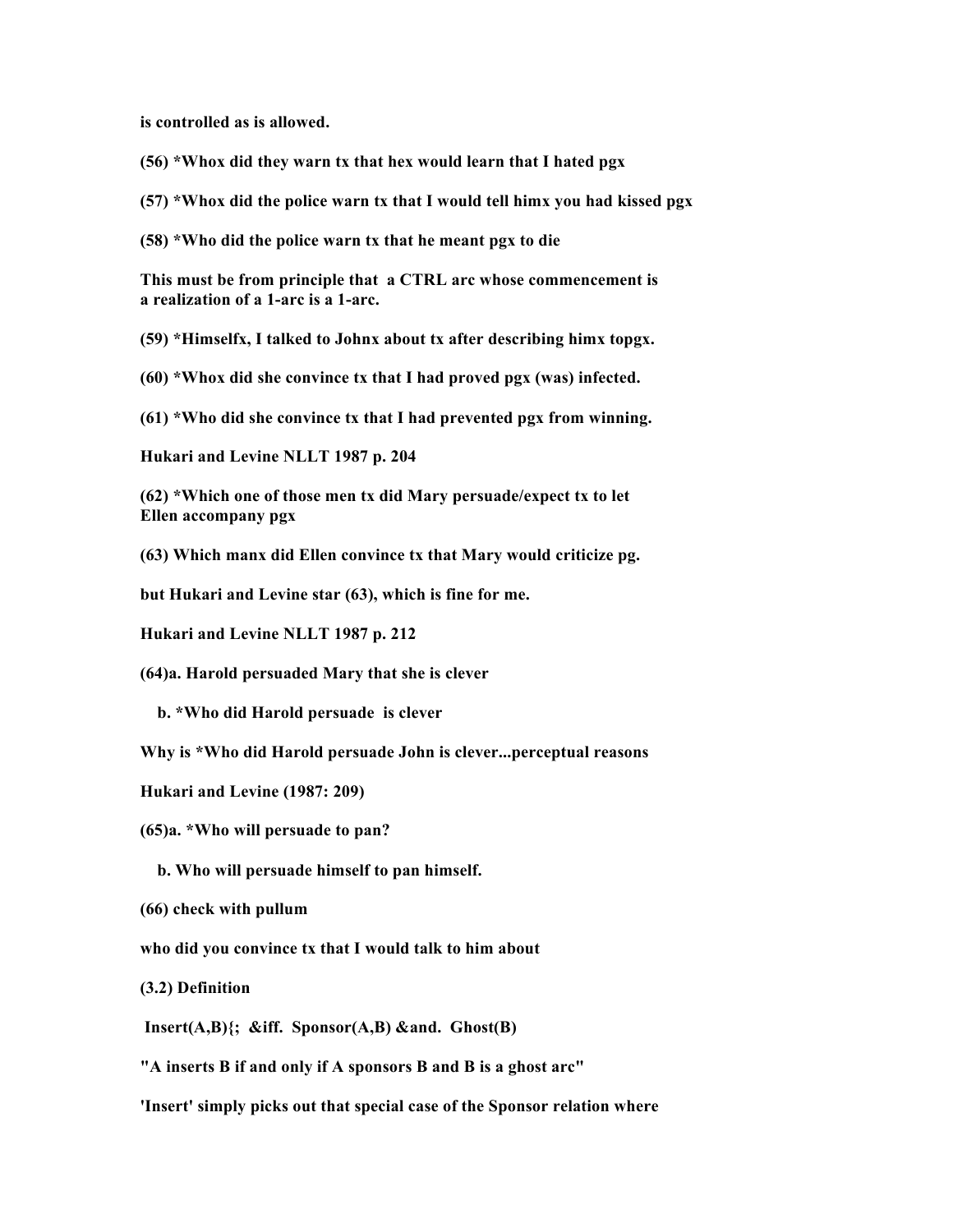**the sponsored arc is a ghost. I also assume, without here defining them formally, the existence of two further terms: one is 'SPELLED', which represents a logically transitive predicate; this holds of an arc A and a morphophonological string :hp1.p:ehp1. just in case :hp1.p:ehp1. is the string associated with the head node of A. <2> The other is 'FINITE', taken here to designate a property of an arc, namely, an arc whose tail node is also the tail of a P-arc whose head is a finite verb. <3> Given these concepts, a first try at specifying the necessary conditions on the distribution of**

**(3.6) Definition**

 **Catalyst(3.A,C){; &iff. (&exists.B)(Cosponsor(A,B,C) &and. Not(Successor(C,A) &or. Replace(C,A)))**

**"A is a catalyst of B if and only if there is an arc B distinct from A such that A and B both sponsor C and C neither is a successor of A nor replaces A"**

**(3.7) Definition**

 **Create(A,B){; &iff. Sponsor(A,B) &and. Not(Catalyst(A,B))**

**"A creates B if and only if A sponsors B and A is not a catalyst for B"**

**'Create' simply picks out all noncatalyst cases of Sponsor.**

**(3.8) Definition**

 **Reciprocal-:hp1.R:ehp1.{ (A,B){; &iff. :hp1.R:ehp1.(B,A)**

**"A bears reciprocal-R to B if and only if B bears :hp1.R:ehp1. to A"**

**(3.9) Defintion**

 **Realization(A,B){; &iff. Reciprocal-Remote-Create(A,B)**

**"A is a realization of B if and only if B remote-creates A"**

**(3.15) Definition**

 **Eliminate(A,B){; &iff. Threaten(A,B) &and. Erase(A,B) &and. Not(+Predecessor(B))**

**"A eliminates B if and only if A and B are facsimiles and..., A erases B, which is not a predecessor"**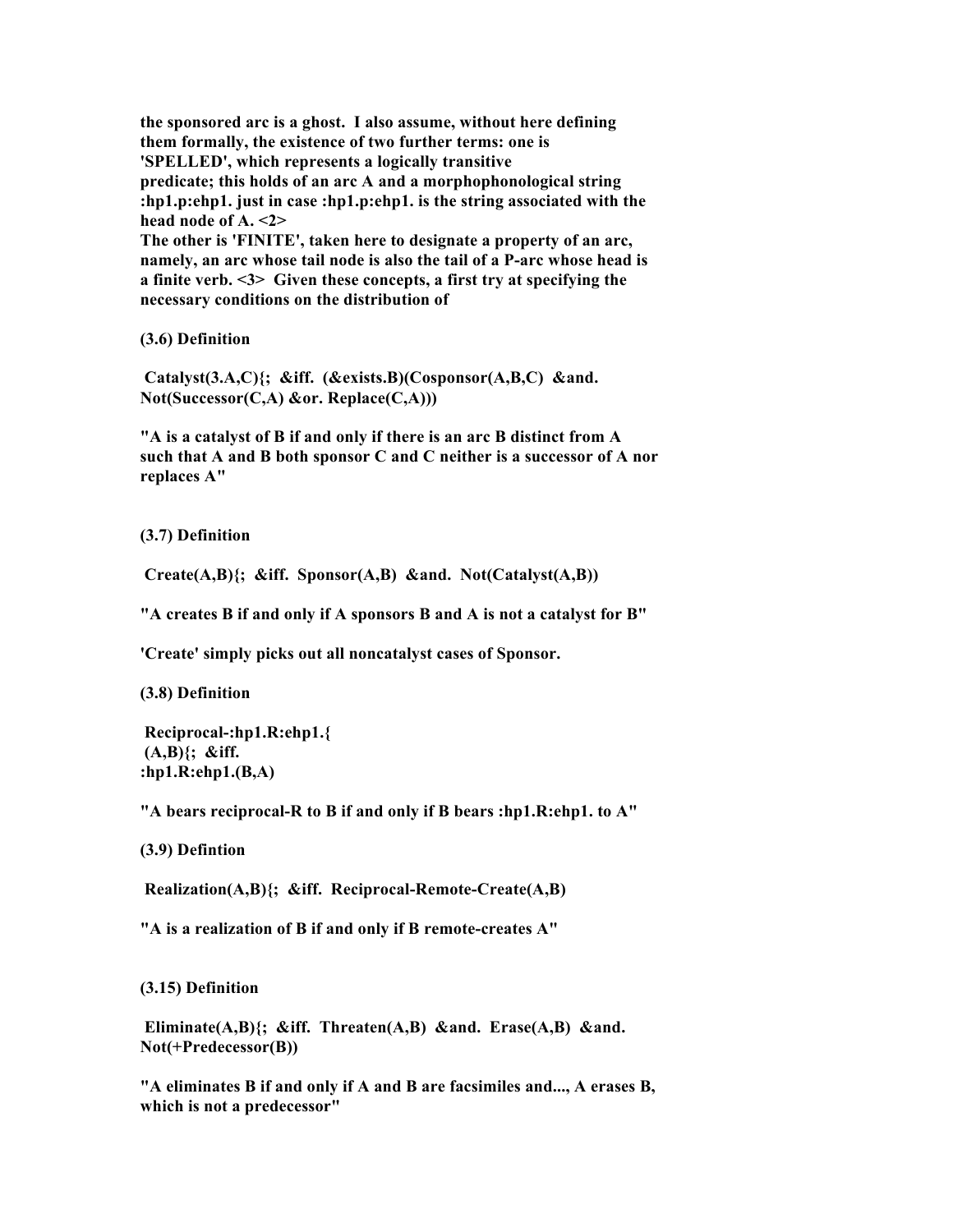**(3.16) Definition**

 **Covers(A,B){; &iff. Inserts(B,A) &and. Eliminates(A,B)**

**"A covers B if and only if B inserts A and A eliminates B"**

**The term 'Covers' now picks out that subset of ghost arc structures in which a ghost arc erases its sponsor and where the latter has no successor. <7> Given (3.16), (3.5) can be reformulated as (3.17):**

**(3.41)a. Definition**

 **Post-:hp1.R:ehp1. (A,C){; &iff. (&exists.B)(:hp1.R:ehp1.(B,C) &and. Realization(A,B))**

**"Post-:hp1.R:ehp1.(A,C) holds if and only if there is an arc B bearing :hp1.R:ehp1. to C and A is a realization of B"**

 **b. Defintiion**

 **Doublepost-:hp1.R:ehp1. (A,B){; &iff. (&exists.C)(&exists.D) (:hp1.R:ehp1.(C,D) &and. Realization(A,C) &and. Realization(B,D))**

**"Doublepost-:hp1.R:ehp1.(A,B) holds if and only if there are arcs C and D such that C bears :hp1.R:ehp1. to D, A is a realization of C and B is a realization of D"**

**<20> Analogous to the definitions in (3.41), one can define parallel concepts in which the realization relations are 'reversed', as in (i):**

 **(i) a. Definition**

 **Pre-:hp1.R:ehp1. (A,C){; &iff. (&exists.B)(:hp1.R:ehp1.(B,C) &and. Realization(B,A))**

**"Pre-:hp1.R:ehp1.(A,C) holds if and only if there is an arc B bearing :hp1.R:ehp1. to C and B is a realization of A"**

 **b. Definition**

 **Doublepre-:hp1.R:ehp1. (A,B){; &iff. (&exists.C)(&exists.D) (:hp1.R:ehp1.(C,D) &and. Realization(C,A) &and. Realization(D,B))**

**"Doublepre-:hp1.R:ehp1.(A,B) holds if and only if there are arcs C and D such that C bears :hp1.R:ehp1. to D, C is a realization of A and D is a realization of B"**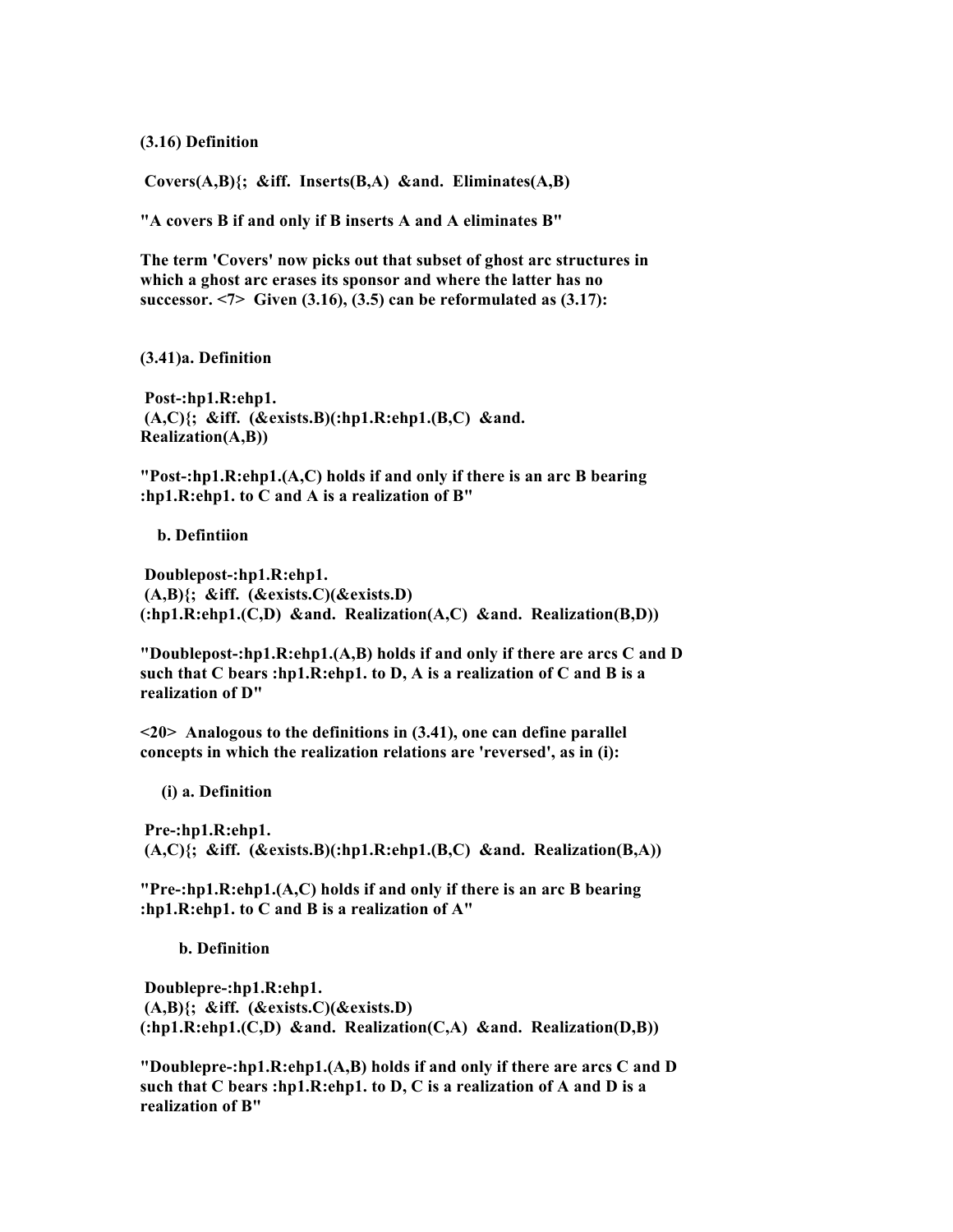**(Rule for Adjuncts in English)**

**Extract(A,B) iff (&exists.C){31} Foreign Successor(A,C) &and. Neighbor(A,B) &and. Branch(C,B)**

**={Adjunct}Extract(A,B) &rarrow. (++Pre-Control(A) &rarrow. ++Local Double Pre-Control(A) &and. Commencement(C,A) &rarrow. ++Copies(C) &and. Copies(D,C) &rarrow. Pre-Reciprocal Control(D,A)**

**Extraction arc = 31 arc without Central R-successor**

**Xover = nothing can be locally anaphorically paired with an extraction arc**

**note does NOT block who did you talk to about or does it yes it does so replace by**

**no CENTRAL arc can be locally anaphorically paired with an extraction arc**

**note allows extraction arc to be locally anaphorically paired with a Central arc.**

**(100) \*Himself, talking to pg made Joe understand t.**

**(101) talking to himself made Joe understand himself.**

**(102) Himself, nothing can make Joe understand.**

**(103) \*Himself, everyone who told him not to talk to tried to make Joe understand**

 **Mary, everyone who told him not to talk to tried to make Joe understand ADD key sentences from Browning thesis Date: 11 Feb 1993 13:33:11-EST (Thursday) From: POSTAL@YKTVMV To: meyers@acf5.NYU.EDU Subject: reply**

**In my view, equi cases like 'Frank tried/wanted/hoped to become famous' do indeed involve an invisible pronoun. The question of finding evidence for that is hard...what is needed is subject antipronominal contexts. Unfortunately, I have been unable to find many. One I know about is represented in (1):**

**(1)a. The prizewinner is you. b. \*He is you**

**But I am doubtful this does much good. While true that e.g. (2) are bad:**

**(2) \*The prizewinner tried/wanted/hoped to be you.**

**These would probably be blocked anyway on semantic grounds. However,**